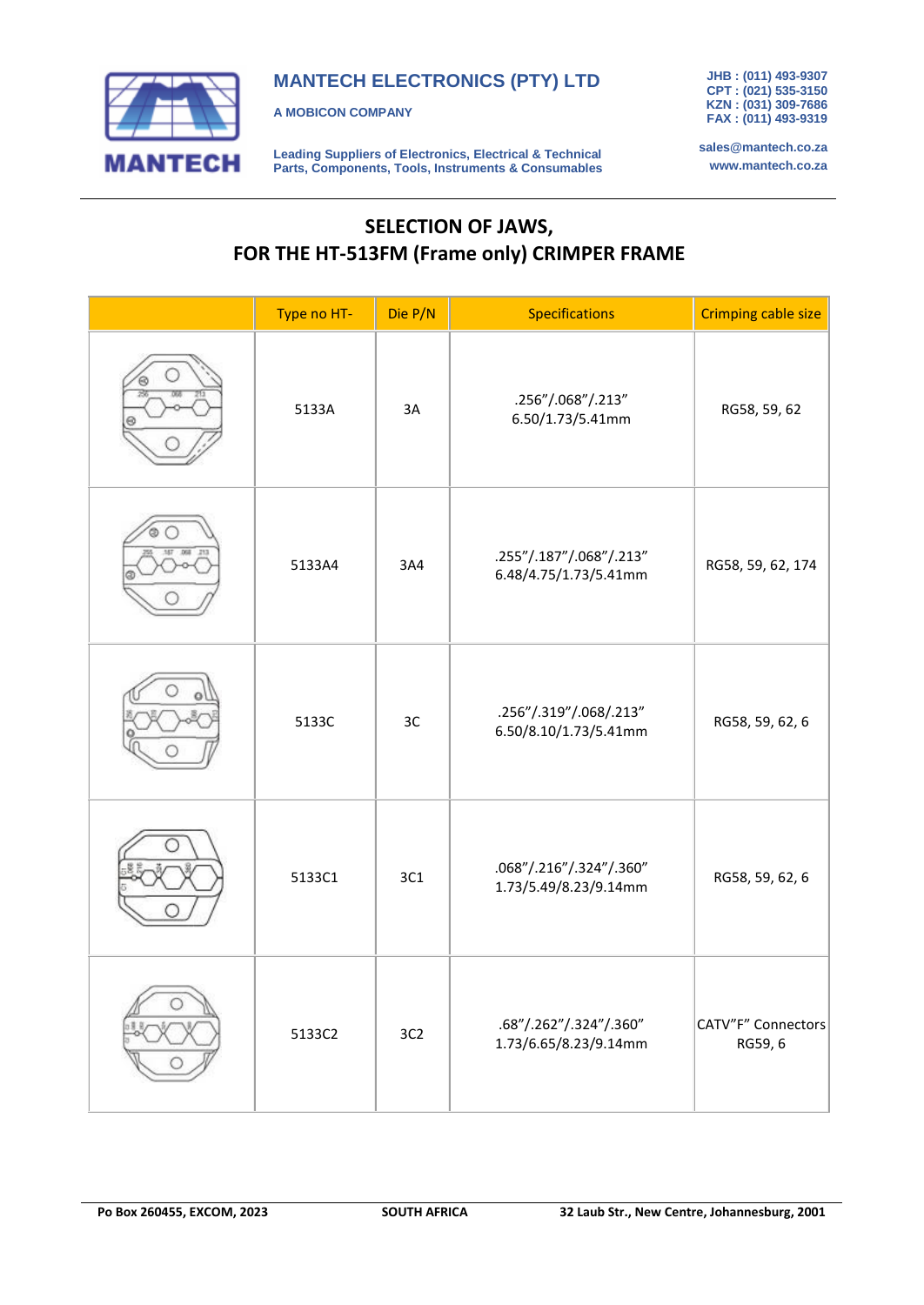| 5133D  | 3D              | .213"/.256"/.068"/.324"<br>5.41/6.50/1.73/8.23mm            | RG58, 59, 62, 6                                            |
|--------|-----------------|-------------------------------------------------------------|------------------------------------------------------------|
| 5133D1 | 3D1             | .068"/.178"/.324"<br>1.73/4.52/8.23mm                       | RG58, 6, 174                                               |
| 5133D2 | 3D <sub>2</sub> | .256"/.429"/.068"/.213"<br>6.50/10.90/1.73/5.41mm           | RG58, 59, 62, 11, 8,<br>213                                |
| 5133D3 | 3D3             | .390"/.275".065"<br>9.90/6.98/1.65mm                        | RG213, 6, 8, 59                                            |
| 5133F1 | 3F1             | .042"/.068".133"/.162"/1.95"<br>1.07/1.73/3.38/4.11/4.95mm  | Fiber Optic<br>SMA(Oval Type)                              |
| 5133F2 | 3F <sub>2</sub> | .042"/.068"/.151"/.178"/.213"<br>1.07/1.73/3.84/4.52/5.41mm | Fiber Optic SMA,<br>SMB Conn.<br>RG58, 174, Belden<br>8281 |
| 5133F3 | 3F <sub>3</sub> | .151''/.178''/.213''<br>3.84/4.52/5.41mm                    | RG58, 174, 179                                             |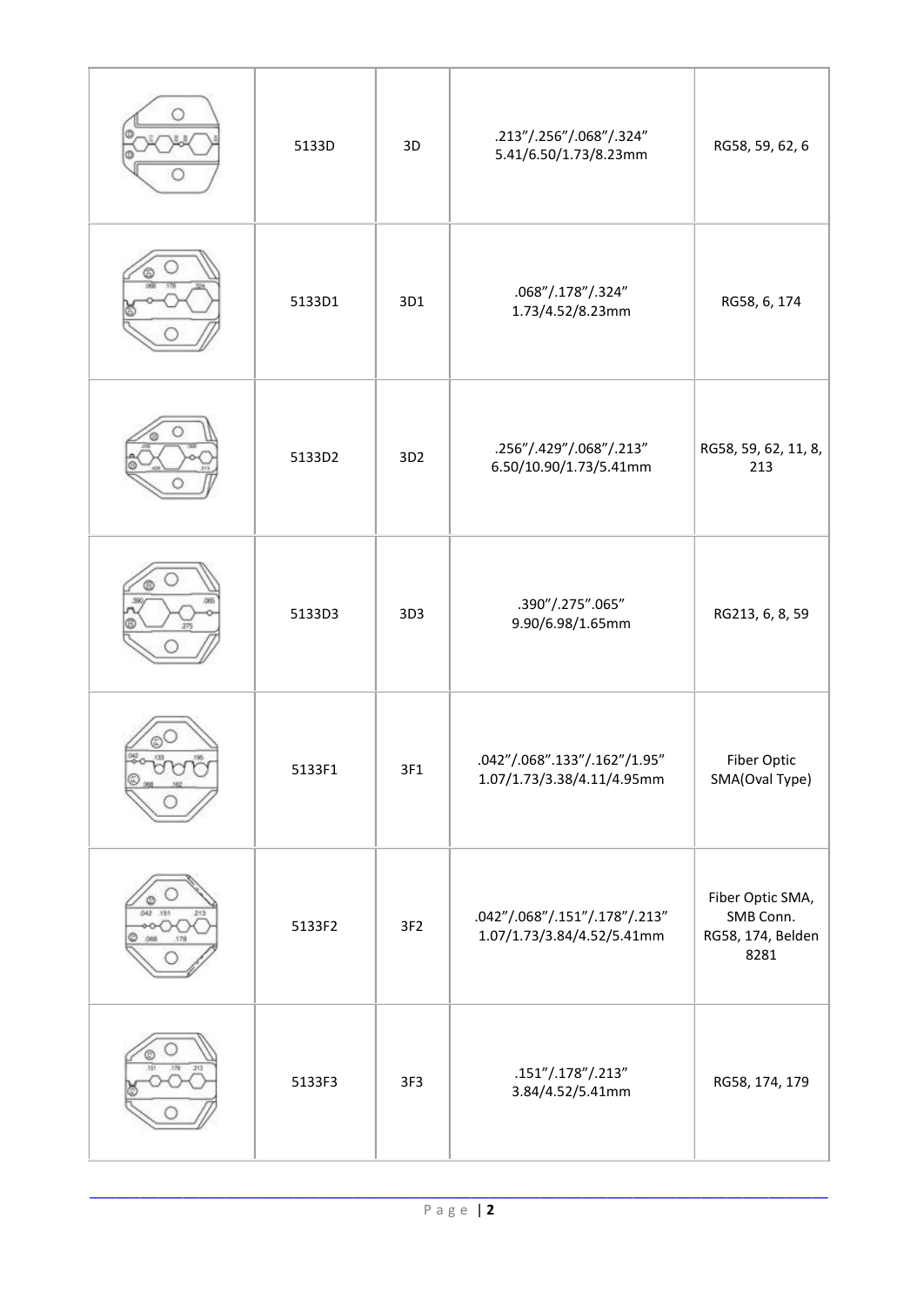| 5133F4 | 3F4 | .151"/.178"/.134"/.139"/.190"<br>3.84/4.52/3.40/3.53/4.83mm             | Fiber Optic ST, SC, LC<br>connectors. |
|--------|-----|-------------------------------------------------------------------------|---------------------------------------|
| 5133G  | 3G  | .043"/.068"/.100"/.137"/.213""/.255"<br>1.09/1.73/2.54/3.48/5.41/6.48mm | RG58, 59, 62, 174<br>Fiber Optic      |
| 5133G1 | 3G1 | .042"/.068"/.190"/.213"<br>1.07/1.73/4.83/5.41mm                        | RG58, Fiber Optic                     |
| 5133G2 | 3G2 | .235"/.128"/.065"/.042"<br>5.97/3.25/1.65/1.07mm                        | RG58, 174, 139, 185                   |
| 5133G3 | 3G3 | .042" / .068"/.255"/.324"<br>1.07/1.73/6.48/8.23mm                      | RG58, 59, 6                           |
| 5133G4 | 3G4 | .042"/.068"/.178"/.278"/.255"<br>1.07/1.73/4.52/7.06/6.48mm             | RG59, 62, 174                         |
| 5133H1 | 3H1 | .255"/.320"/.350"<br>6.48/8.13/8.89mm                                   | CATV F Connectors<br>RG59, 6          |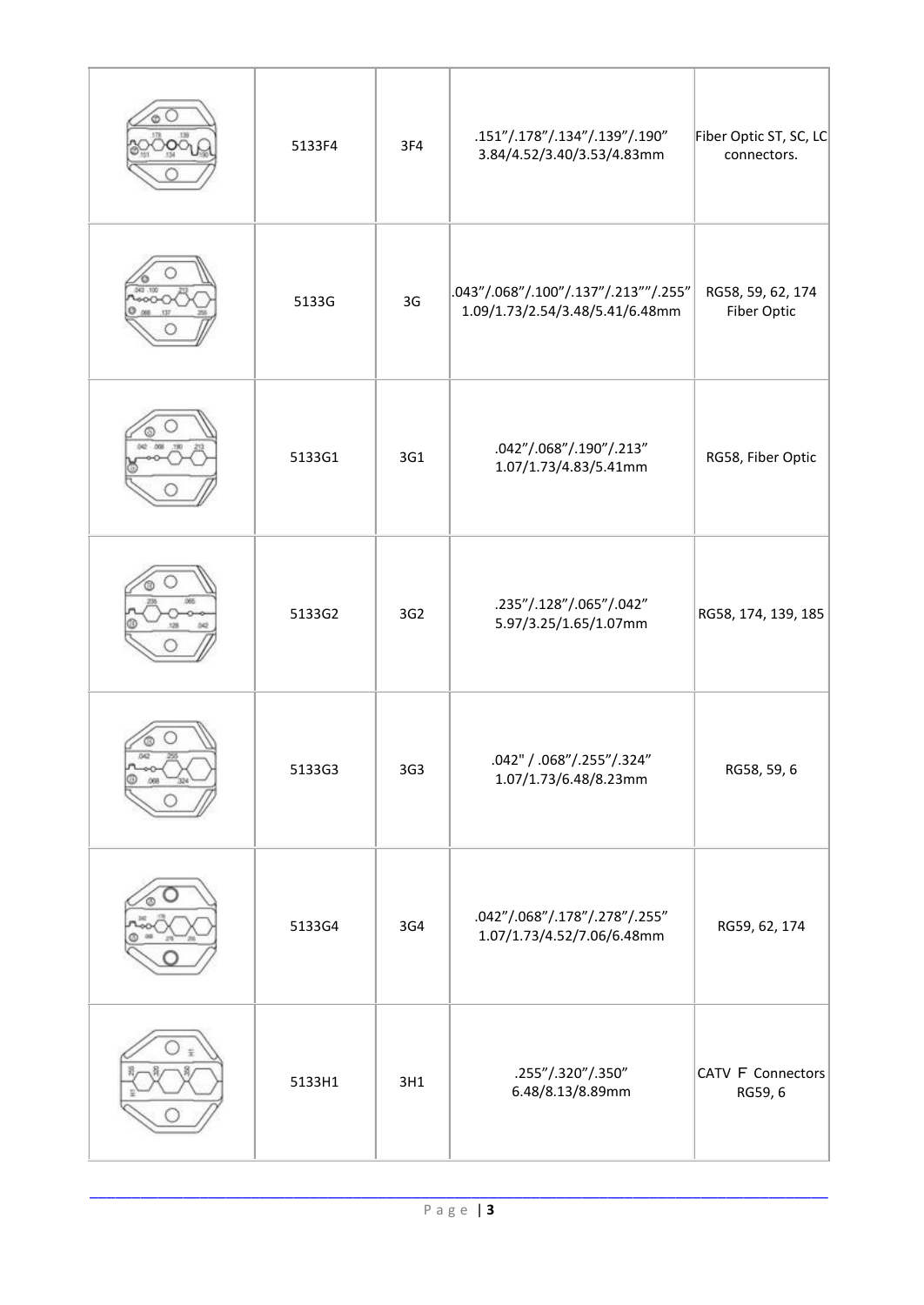| 5133H2 | 3H2 | .320"/.210"/.185"<br>8.13/5.33/4.70mm                                                       | RG58, 6                                     |
|--------|-----|---------------------------------------------------------------------------------------------|---------------------------------------------|
| 51331  | 31  | .254"/.211"/.093"/.067"/.315"<br>6.46/5.36/2.36/1.70/8.0mm                                  | RG58, 59, 6, 174                            |
| 5133J  | 3J  | .042"/.068"/.078"/.128"/.151"/.178"<br>1.07/1.73/1.98/3.25/3.84/4.52mm                      | RG174, 179, Belden<br>8218 Fiber Optic      |
| 5133K  | 3K  | .0100"/.128"/.429"<br>2.54/3.25/10.90mm                                                     | RG8, 11, 174, 179,,<br>213<br><b>LMR400</b> |
| 5133K2 | 3K2 | .068"/.256"/.429"<br>1.73/6.50/10.90mm                                                      | RG8, 11, 59, 62                             |
| 5133K3 | 3K3 | .256".068"/.295"<br>6.50/1.73/7.49mm                                                        | RG59, 6                                     |
| 5133K4 | 3K4 | $.100^{\prime\prime}/.128^{\prime\prime}/.190/.213^{\prime\prime}$<br>2.54/3.25/4.83/5.41mm | RG58, 174, Fiber<br>Optic                   |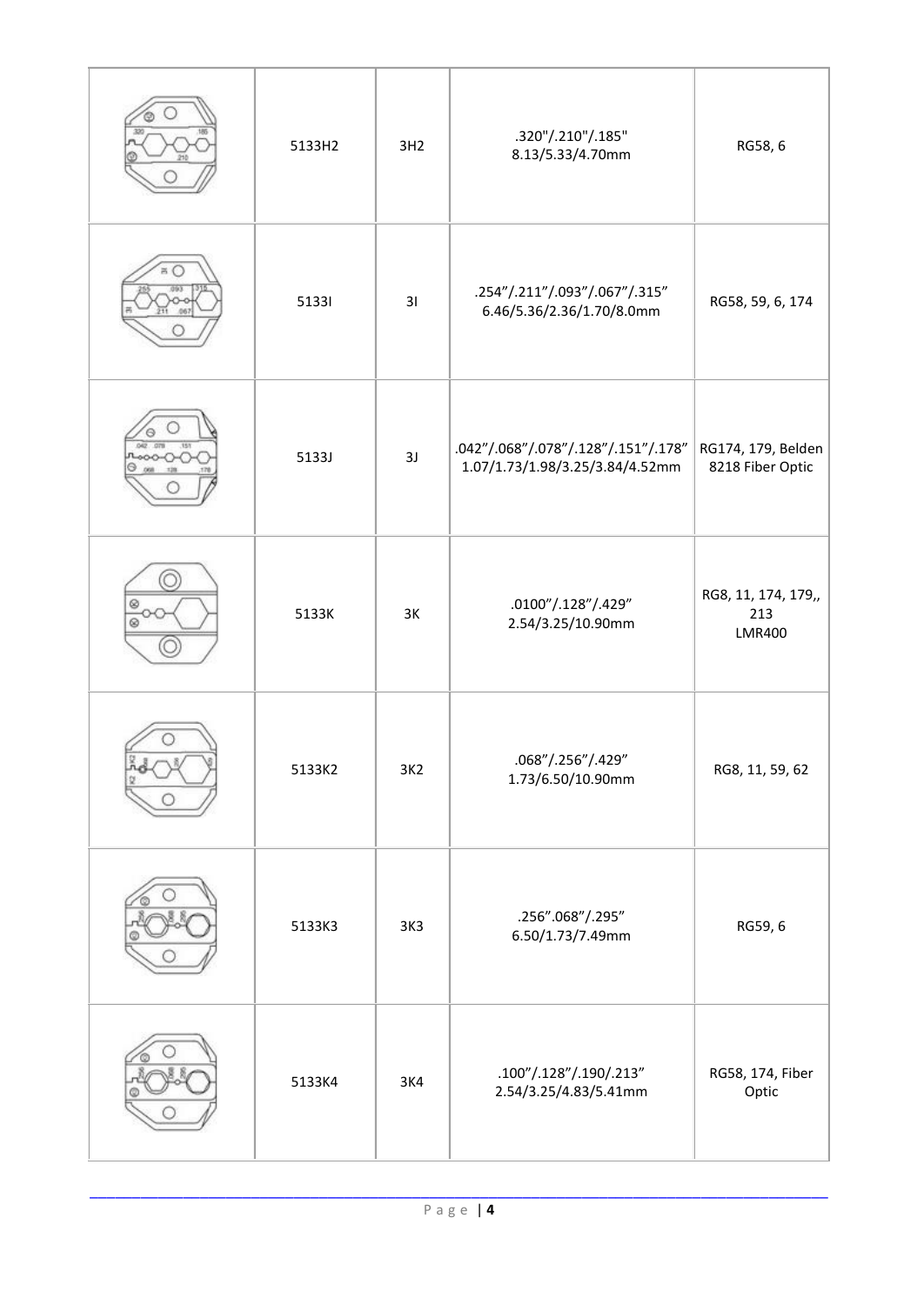|                       | 5133K5 | 3K5 | .080"/.100"/.429"<br>2.03/2.54/10.90mm                                 | RG11, 174, 213                   |
|-----------------------|--------|-----|------------------------------------------------------------------------|----------------------------------|
|                       | 5133K6 | 3K6 | .429"/.075"/.075"<br>10.90/1.91/1.91mm                                 | RG11, 213                        |
|                       | 5133M  | 3M  | .288"/.268"/.305"<br>5.79/1.73/7.75mm                                  | RG58, 59, 6, 62, 142             |
|                       | 5133P1 | 3P1 | .255"/.213"/.098"/.068"/.321"<br>6.48/5.41/2.49/ 1.73/8.15mm           | RG58, 59, 62, 6                  |
|                       | 5133T1 | 3T1 | .028"/.039"/.047"/.100"/.128"/.151"<br>0.71/0.99/1.19/2.54/3.25/3.84mm | RG174, 178, 179,<br>180, 187     |
| 043<br>.100151<br>129 | 5133V  | 3V  | .043"/.069"/.100"/.128"/.151"/.213"<br>1.09/1.75/2.54/3.25/3.84/5.41mm | SMA, SMB, SMC,<br><b>MCX</b>     |
|                       | 5133V1 | 3V1 | .047"/.068"/.178"/.217"/.256"/.330"<br>1.19/1.73/4.52/5.51/6.50/8.38mm | RG59, 62, 6, 174,<br>Fiber Optic |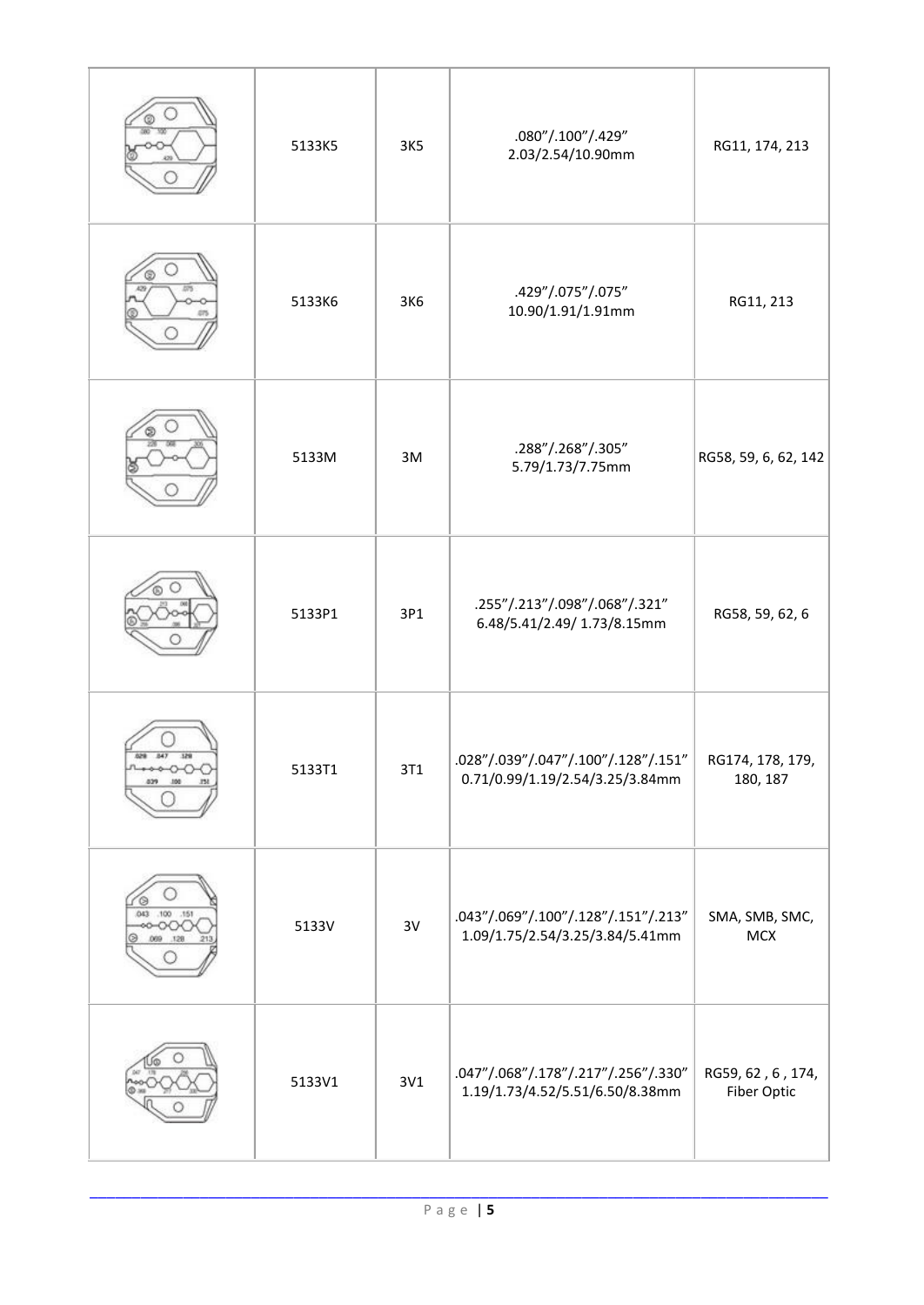| 221                    | 5133Y  | 3Y              | .044"/.057"/.068"/.220"/.213"<br>1.12/1.45/1.73/5.59/5.41mm                  | <b>RG58</b>                                                             |
|------------------------|--------|-----------------|------------------------------------------------------------------------------|-------------------------------------------------------------------------|
|                        | 5133Y1 | 3Y1             | .218"/.069"<br>5.54/1.75mm                                                   | RG58(Oval Type)                                                         |
|                        | 5133Y2 | 3Y2             | .042''/.240''<br>1.07/6.10mm                                                 | Pin terminal,<br>insulated or non-<br>insulated ferrules<br>(Oval Type) |
|                        | 5132C  | 2C              | AWG 20-18/16-14/12-10<br>DIN 0.5-1/1.5-2.5/4-6mm <sup>2</sup>                | Non-insulated<br>terminal or<br>open barrel terminal                    |
| $0.5 - 1.0$<br>1.5.2.5 | 5132CL | 2CL             | AWG 20-18/16-14/12-10<br>DIN 0.5-1/1.5-2.5/4-6mm <sup>2</sup><br>(W/LOCATOR) | Non-insulated<br>terminal or<br>open barrel terminal                    |
| 0510                   | 5132C2 | 2C2             | AWG 20-18/16-14<br>DIN 0.5-1/1.5-2.5mm <sup>2</sup>                          | Non-insulated<br>terminal or<br>open barrel terminal                    |
| AWG<br>18-22           | 5132C3 | 2C <sub>3</sub> | AWG 24-30/18-22<br>DIN 0.25-0.05/1.0-0.5mm <sup>2</sup>                      | D-Sub terminal                                                          |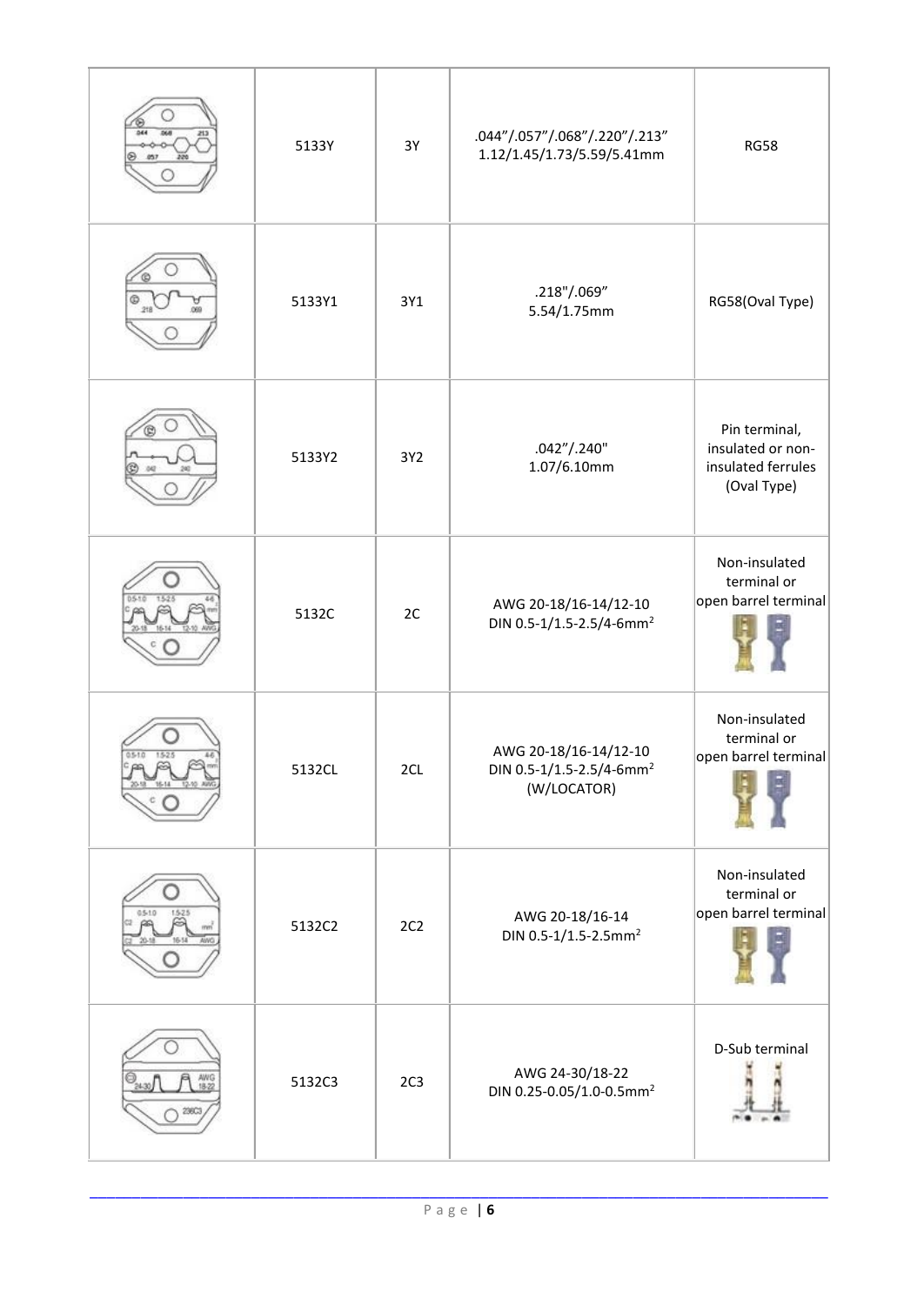| AWG<br>20-22<br>24.28/ | 5132C4 | 2C <sub>4</sub> | AWG 24-28/20-22<br>DIN 0.25-0.08/0.75-0.5mm <sup>2</sup>                              | D-Sub terminal                                            |
|------------------------|--------|-----------------|---------------------------------------------------------------------------------------|-----------------------------------------------------------|
|                        | 5132E  | 2E              | AWG 22/20/18/16/14/12<br>DIN 0.5/0.75/1.0/1.5/2.5/4mm <sup>2</sup>                    | Pin terminal<br>insulated<br>or non-insulated<br>ferrules |
|                        | 5132E1 | 2E1             | AWG 10/8/6<br>DIN 6/10/16 mm <sup>2</sup>                                             | Pin terminal<br>insulated or non-<br>insulated ferrules   |
| $8 \t10$               | 5132E2 | 2E2             | AWG 22/20/18/16/14/12/10/8/6<br>DIN 0.5/0.75/1.0/1.5/2.5/4/6/10/16<br>mm <sup>2</sup> | Pin terminal<br>insulated or non-<br>insulated ferrules   |
|                        | 5132E3 | 2E3             | AWG 22/202/18/16/14/12/10<br>DIN 0.5/0.75/1.0/1.5/2.5/4/6 mm <sup>2</sup>             | Pin terminal<br>insulated or non-<br>insulated ferrules   |
| s<br>$\circ$           | 5132F  | 2F              | AWG 22-18/16-14<br>DIN 0.5-1.0/1.5-2.5 mm <sup>2</sup>                                | Insulated flag<br>terminal                                |
| $16 - 14$              | 5132F1 | 2F1             | AWG 22-18/16-14<br>DIN 0.5-1.0/1.5-2.5 mm <sup>2</sup>                                | Non insulated flag<br>terminal                            |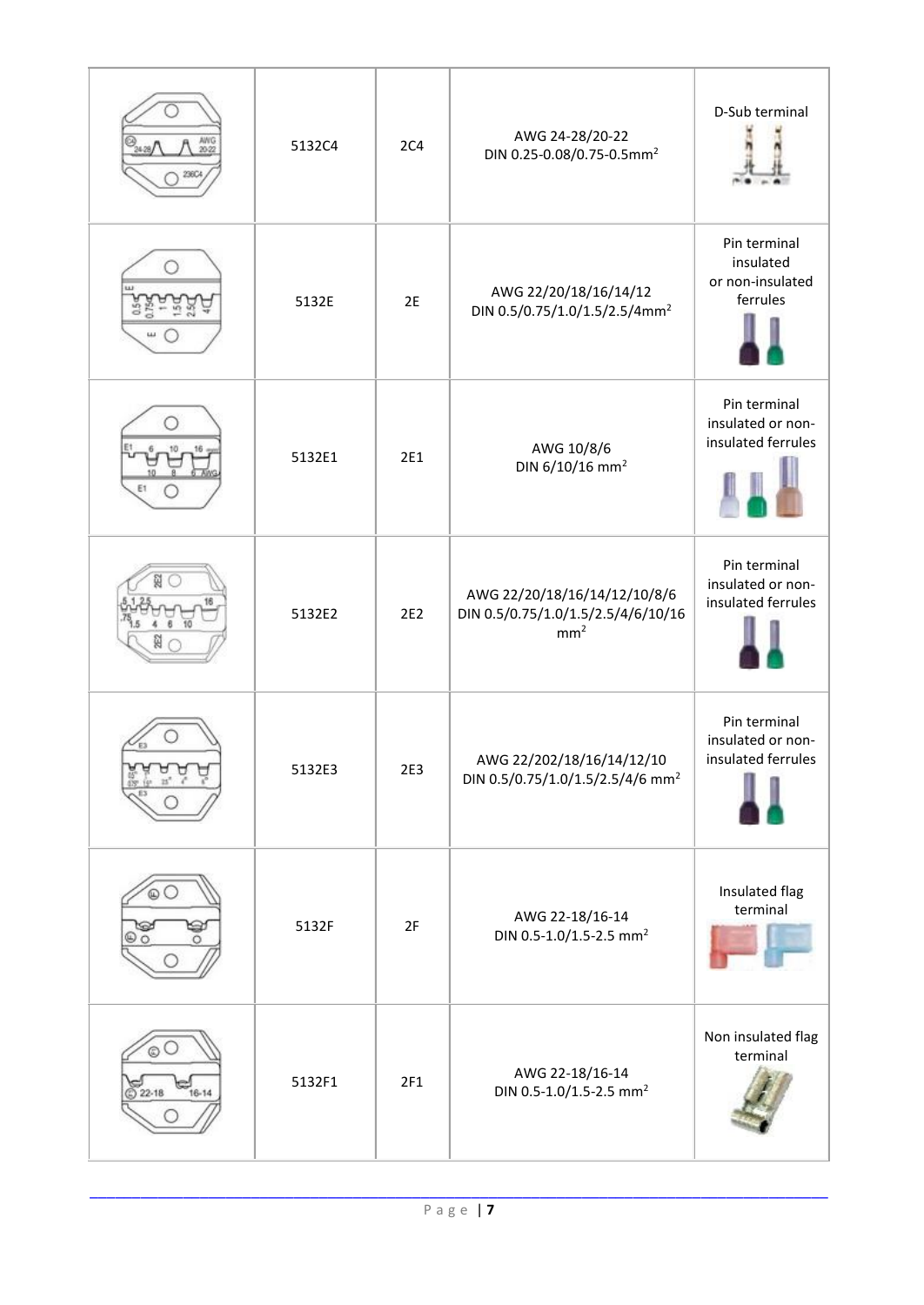|           | 5132H  | 2H  | AWG 22-18/16-14/12-10<br>DIN 0.5-1.0/1.5-2.5/4-6 mm <sup>2</sup>                                 | Insulated terminal                                      |
|-----------|--------|-----|--------------------------------------------------------------------------------------------------|---------------------------------------------------------|
|           | 5132N  | 2N  | AWG 20-18/16-14/12-10/8<br>DIN1.5/2.5/6/10 mm <sup>2</sup><br>JIS 1.25/2.0/5.5/8 mm <sup>2</sup> | Non-insulated<br>terminal                               |
|           | 5132R  | 2R  | AWG 22-18/16-14/12-10<br>JIS 1.25/2.0/5.5 mm <sup>2</sup>                                        | Vinyl insulated w/o<br>copper sleeve                    |
|           | 5132U  | 2U  | AWG 14-22<br>DIN 2.5-0.5 mm <sup>2</sup>                                                         | Non-insulated, open<br>barrel & d-sub V.35<br>terminal  |
|           | 5132W  | 2W  | AWG 22-18/16-14/12-10<br>DIN 0.5-1.0/1.5-2.5/4-6 mm <sup>2</sup>                                 | Insulated terminal                                      |
| AWG<br>14 | 5135C3 | 5C3 | AWG 24/14<br>DIN 0.25/2.5 mm <sup>2</sup>                                                        | Din Spec. Open<br>barrel terminal                       |
|           | 5135D  | 5D  | AWG 4/2/6<br>DIN 25/35/16 mm <sup>2</sup>                                                        | Pin terminal<br>insulated or non-<br>insulated ferrules |